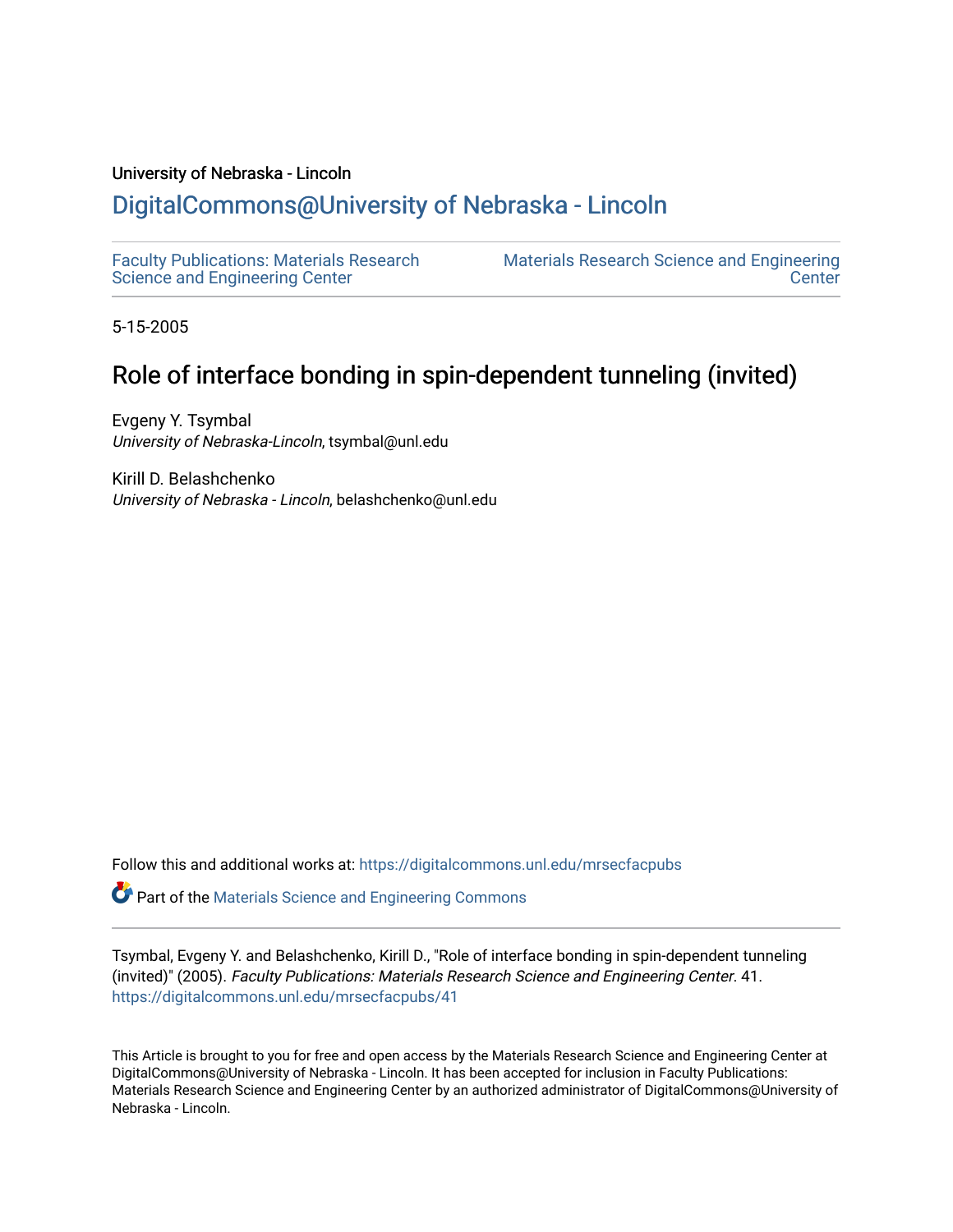# **Role of interface bonding in spin-dependent tunneling (invited)**

E. Y. Tsymbal<sup>a)</sup> and K. D. Belashchenko

*Department of Physics and Astronomy and Center for Materials Research and Analysis, University of Nebraska, Lincoln, Nebraska 68588*

(Presented on 8 November 2004; published online 5 May 2005)

Measured positive values of the spin polarization of the tunneling current from 3*d* ferromagnetic metals are commonly explained by the dominant *s*-electron contribution based on symmetry considerations for bulk materials, ignoring the influence of the interfaces. In this work, three different models are considered which suggest that the spin polarization is primarily determined by the electronic and atomic structures of the ferromagnet/insulator interfaces rather than by the bulk properties. A simple tight-binding model demonstrates that the existence of interface states and their contribution to the tunneling current depend on the degree of hybridization between the orbitals on metal and insulator atoms. The decisive role of the interface bonding is further supported by considering spin-dependent tunneling from oxidized Co surfaces through vacuum and in  $Co/Al_2O_3/Co$  tunnel junctions within the first-principles Green's-function approach. For the oxidized Co surface it is found that the Co–O bonding at the surface removes the conducting orbitals forming the bulk Bloch states from the Fermi level, creating an additional tunneling barrier for minority-spin electrons. For the  $Co/Al_2O_3/Co$  junctions, two types of the interface O atoms are distinguished: those which saturate Al bonds and those which are adsorbed by Co. The latter bind strongly to Co creating interface states which enhance the tunneling current in the majority-spin channel. In both cases, the spin polarization changes sign and becomes positive, evidencing the crucial role of the interface structure and bonding. © *2005 American Institute of Physics*.  $[$ DOI: 10.1063/1.1851415]

## **I. INTRODUCTION**

Tunneling magnetoresistance (TMR) is a phenomenon, which is observed in magnetic tunnel junctions  $(MTJs)$  representing two ferromagnetic films separated by a thin insulating barrier layer (for a recent review on TMR, see Ref. 1). The essence of TMR is the dependence of the tunneling current on the relative orientation of the magnetizations of the two ferromagnetic layers. Large reproducible values of TMR  $(Ref. 2)$  garnered much attention due to possible applications in nonvolatile random access memories and next-generation magnetic-field sensors.

TMR is a consequence of spin-dependent tunneling (SDT), which is an imbalance in the electric current carried by up- and down-spin electrons tunneling from a ferromagnet through a tunneling barrier. SDT was discovered by Tedrow *et al.*,<sup>3</sup> who used superconducting layers to detect the spin polarization (SP) of the tunneling current originating from various ferromagnetic electrodes across an alumina barrier.<sup>4</sup> These experiments found a positive SP for all ferromagnetic 3*d* metals. This fact was later explained by Stearns, $5$  who assumed that the most dispersive bands provide essentially all the tunneling current. Based on this argument and using a realistic band structure of Fe and Ni, Stearns was able to explain experimental values (measured at that time) of the SP for these ferromagnets. Despite the success of Stearns' idea, this model did not provide a clear understanding of the origin of the dominance of the "itinerant" electrons in transport properties.

More recent theoretical studies provided a new insight into the phenomenon of SDT. It was stated that the expected spin dependence of the tunneling current can be deduced from the symmetry of the Bloch states in the bulk ferromagnetic electrodes and the complex band structure of the insulator. $6,7$  By identifying those bands in the electrodes that are coupled efficiently to the evanescent states decaying most slowly in the barrier one can make conclusions about the SP of the conductance. It was emphasized that for a broad class of insulating materials the states which belong to the identity representation should have minimum decay rates. This representation is comparable to the *s* character, suggesting that *s* bands should be able to couple most efficiently across the interface and decay most slowly in the barrier. For Fe, Co, and Ni ferromagnets the majority-spin states at the Fermi energy have more *s* character than the minority-spin states, which tend to have mainly *d* character. Thus, the majority conductance is expected to be greater than the minority conductance, resulting in a slower decay with barrier thickness for the former. These conclusions are expected to be valid for MTJs with an  $Al_2O_3$  barrier which is consistent with the experimental observations.<sup>4</sup> They are also consistent with the earlier hypothesis by Stearns.<sup>5</sup>

Unfortunately, this plausible explanation of the origin of the positive SP observed experimentally has a number of deficiencies. First, it assumes that the barrier is sufficiently thick so that only a small focused region of the surface Brillouin zone contributes to the tunneling current. For realistic MTJs with a barrier thickness of about 1 nm this assumption is usually unjustified. Moreover, for amorphous barriers such as alumina where the transverse wave vector is not con-

a)Electronic mail: tsymbal@unl.edu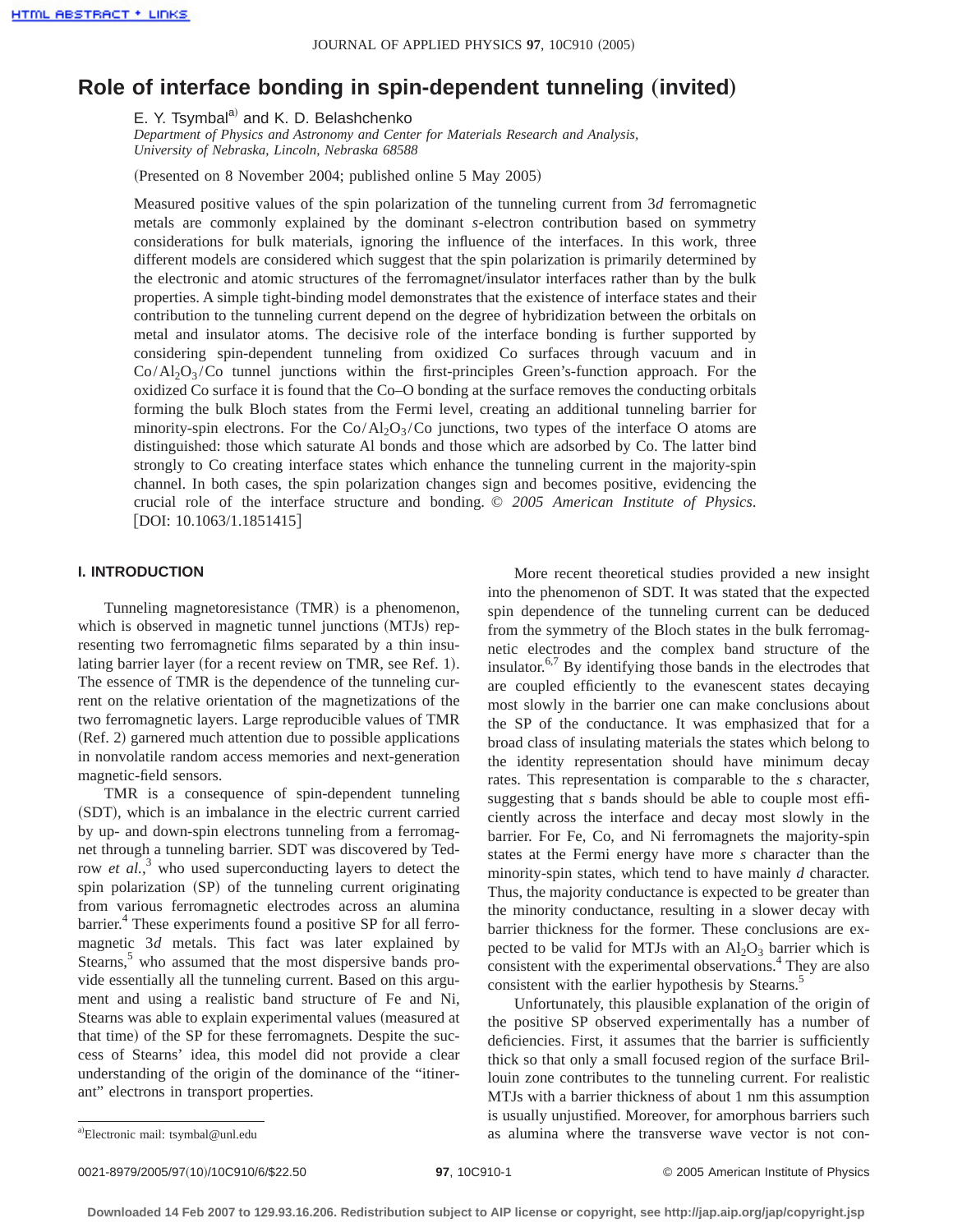served in the process of tunneling, the entire surface Brillouin zone might contribute almost equally to the conductance. Second, despite the presence of certain selection rules for tunneling, there is no general rule preventing the Bloch states composed mostly of the *d* orbitals from tunneling through the barrier states with no *d* orbitals. Symmetry strictly forbids tunneling only in special geometries for special values of the wave vector. Finally, symmetry considerations alone applied to bulk materials are not always sufficient to predict the SP. It is critical to take into account the electronic structure of the ferromagnet/barrier interfaces which, as it was shown experimentally, $8-10$  controls SDT.

An important mechanism by which the interfaces affect the SP of the conductance is the bonding between the ferromagnetic electrodes and the insulator. $11$  The interface bonding determines the effectiveness of transmission across the interface which can be different for electrons of different character (and/or symmetry) carrying an unequal SP. Also the interface bonding might be responsible for the appearance of the interface states which, as was predicted theoretically, $12$  affect the conductance dramatically. Experimentally, the effect of bonding at the ferromagnet/insulator interface was proposed to explain the inversion of the SP of tunneling electrons from Co across a  $SrTiO<sub>3</sub>$  barrier.<sup>13</sup> The bonding mechanism was also put forward to explain positive and negative values of TMR depending on the applied voltage in MTJs with Ta<sub>2</sub>O<sub>5</sub> and Ta<sub>2</sub>O<sub>5</sub>/Al<sub>2</sub>O<sub>3</sub> barriers,<sup>14</sup> and to elucidate the inversion of TMR observed in Co-contacted multiwalled carbon nanotubes.<sup>15</sup> Theoretically, a strong sensitivity of the magnitude of TMR to the *sp*-*d* mixing at the ferromagnet/alumina interface was predicted in the presence of imperfectly oxidized Al or O ions.<sup>16</sup> It was found that oxygen deposited on the  $Fe(001)$  surface reverses the SP of the density of states (DOS) in vacuum due to the strong exchange splitting of the antibonding oxygen states.<sup>17</sup> It was predicted that an atomic layer of iron oxide at the interface between Fe and MgO layers greatly reduces TMR in Fe/MgO/Fe junctions due to the bonding between Fe and  $O.18$ 

In view of all these experimental and theoretical findings, it would be very surprising to expect that there is a general rule which determines the tunneling SP, entirely based on the bulk properties of the ferromagnet and the insulator. It is more likely that the actual atomic structure of the interface and the strength and the type of the chemical bonding between the atoms of the metal and the insulator determine the SP. Moreover, the sensitivity of the SP to the interface bonding suggests that it is very unlikely that the above arguments based on the dominant *s*-electron tunneling would be justified for tunneling in real MTJ with the alumina barrier.

In this paper, we consider three different models which suggest that the SP is primarily determined by the electronic and atomic structures of the ferromagnet/insulator interfaces rather than by the bulk properties. In Sec. II, we consider a simple tight-binding model which demonstrates that the interface potentials and hybridization essentially control the conductance and its transverse momentum dependence. In Sec. III, we discuss SDT from oxidized Co surfaces through



FIG. 1. Geometry of a tunnel junction within a one-dimensional tightbinding model. The open circles denote atoms in the leads and the solid circles denote atoms in the insulating barrier. Vertical positions of the atoms reflect the on-site atomic energies. Parameters of the model are described in text.

vacuum.<sup>19</sup> We demonstrate that one monolayer of oxygen placed on the fcc  $Co(111)$  surface creates a spin-filter effect due to the Co–O bonding. This reverses the sign of the SP from negative for the clean Co surface to positive for the oxidized Co surface. In Sec. IV, we consider SDT in  $Co/Al_2O_3/Co$  junctions.<sup>20</sup> We show that there might be two types of the interface O atoms: those which saturate Al bonds and those which are adsorbed by Co. The latter bind strongly to Co creating interface states which enhance the tunneling current in the majority-spin channel, thereby reversing the SP.

#### **II. A SIMPLE TIGHT-BINDING MODEL**

In order to illustrate the decisive effect of the interface bonding on tunneling properties, we consider, first, a onedimensional (1D) single-band tight-binding model. Figure 1 shows geometry of the system which represents a 1D tunnel junction with two metal leads separated by an insulating barrier layer. The left lead consists of a semi-infinite atomic chain with all sites having the same atomic energy levels  $E_0$ and nearest-neighbor hopping integrals  $V_0$ . The chain is terminated at a site *s* coupled to the interfacial site *i* with a hopping integral  $V_i$ . The site *i* has an atomic level  $E_i$  and may correspond either to the surface atom of the electrode, or to the nearest barrier site, or to an interfacial "adsorbate." In each of these situations, the parameters  $E_i$  and  $V_i$  are determined by interfacial charge transfer and bonding. The insulator is coupled to the right lead, as shown in Fig. 1, the properties of which are not of interest to us. The aim of this simple model is to understand the influence of the bonding *Vi* and the electronic potential  $E_i$  at the left interface on tunneling conductance.

To simplify the description we assume that the Fermi level  $E_F$  lies well below the bottom of the insulator conduction band, which is the case if the hopping integral  $V_b$  between the nearest-neighbor sites in the barrier layer is much less than the barrier height,  $V_b \ll |E_b - E_F|$ . In this limit of a high potential barrier the conductance per spin is given by<sup>21</sup>

$$
G(E) = \frac{4\pi^2 e^2}{h} V_b^2 N_i(E) \exp(-2\kappa a N) N_r(E),
$$
 (1)

where  $G(E)$  is the conductance at a given energy  $E$  (Fermi energy),  $\kappa = 1/a \ln[(E_b - E/V_b)]$  is the decay constant, *a* is the lattice parameter,  $N+2$  is the total number of atoms in the insulator including two atoms at the interfaces, and  $N_i(E)$ and  $N_r(E)$  are the local DOS at the interface sites *i* and *r*,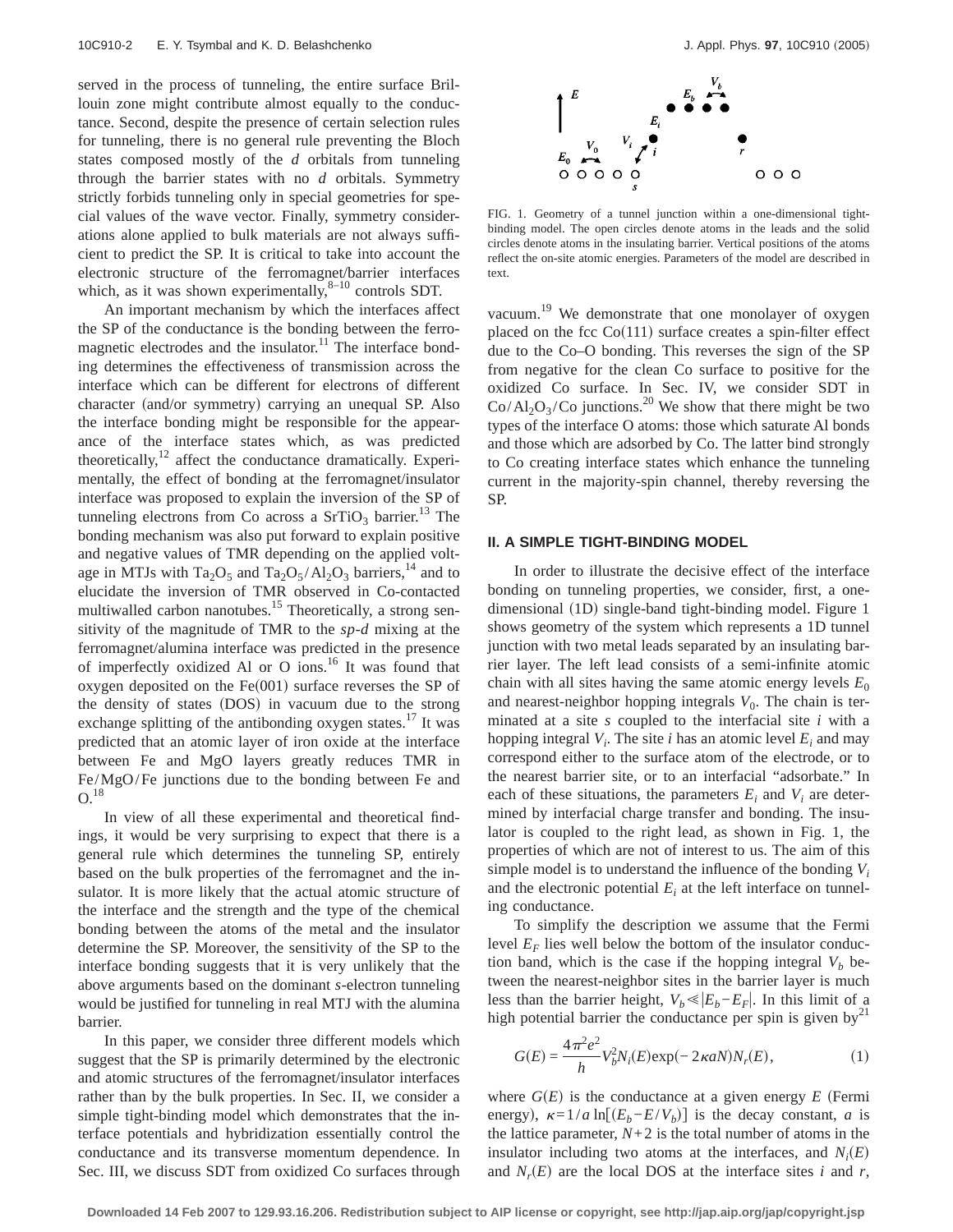respectively, *unperturbed* by the coupling  $V<sub>b</sub>$  to the adjacent sites in the insulator. We assumed in Eq.  $(1)$  that sites *i* and *r* are coupled to the insulator by hopping integrals  $V<sub>b</sub>$ , but this assumption is immaterial as long as these couplings are small compared to the barrier height.

In Eq.  $(1)$  the only quantity which depends on the parameters characterizing the left interface,  $V_i$  and  $E_i$ , is the local DOS  $N_i(E)$ . Therefore, below we focus on the calculation of this quantity. We use dimensionless variables  $\varepsilon = (E)$  $-E_0$ /*V*<sub>0</sub>,  $\varepsilon_i = (E_i - E_0)/V_0$ ,  $w = V_i/V_0$ , and  $\rho(\varepsilon) = V_0 N(E)$  for all densities of states. The bulk band dispersion is given by

$$
\epsilon(k) = -2 \cos ka,\tag{2}
$$

where *k* is the wave vector. From this expression we find the bulk DOS

$$
\rho_0(\varepsilon) = \frac{1}{\pi \sqrt{4 - \varepsilon^2}}.\tag{3}
$$

In order to obtain the local DOS at the interface atom,  $\rho_i(\varepsilon)$ , we use Dyson's equation. First, we find the retarded surface Green's function of the homogeneous semi-infinite wire at site *s*, and then attach the interface atom *i*. For a homogeneous chain of atoms and for  $\varepsilon$  lying within the bulk band,  $|\varepsilon|$  < 2, we obtain

$$
g_s(\varepsilon) = \frac{1}{2}(\varepsilon - i\sqrt{4 - \varepsilon^2})\tag{4}
$$

and

$$
\rho_s(\varepsilon) = \frac{\sqrt{4 - \varepsilon^2}}{2\pi}.
$$
\n(5)

If an additional atom of on-site energy  $\varepsilon_i$  is attached at the end of this semi-infinite chain and coupled to its neighboring atom *s* with bond integral *w*, for  $|\varepsilon| < 2$  the on-site Green's function is given by

$$
g_i(\varepsilon) = [\varepsilon - \varepsilon_i - w^2 g_s(\varepsilon)]^{-1}.
$$
 (6)

The Green's function for  $|\varepsilon| > 2$  may be obtained by analytic continuation via the upper half-plane. The interface DOS in Eq.  $(1)$  is then simply

$$
\rho_i(\varepsilon) = -\operatorname{Im} g_i(\varepsilon + i0)/\pi. \tag{7}
$$

The bulk and surface DOS of the homogeneous semiinfinite system given by Eqs.  $(3)$  and  $(5)$  behave very differently. At the band edges the bulk DOS diverges, while the surface DOS vanishes. This behavior of the surface DOS may be understood as a crossover to the free-electron regime. Indeed, in the long-wavelength limit,  $ka \ll 1$ , corresponding to the band bottom the discrete structure of the atomic chain becomes irrelevant, and the free-electronlike wave function develops a node at the surface. This also applies to the band top where the free-electronlike wave function may be obtained by a gradient expansion around the  $ka = \pi$  state. The criterion of the free-electronlike behavior is a vanishing group velocity.

However, the interface bonding can easily destroy all the similarities to the free-electron system in the behavior of the local DOS. Indeed, the structure of the wave function near the interface cannot be fully described by the free-electron



FIG. 2. Contour plot of the interface DOS,  $\rho_i$ , as a function of energy  $\varepsilon$  and interface bonding strength *w* for the tight-binding model described in the text. The interface atom level is  $\varepsilon_i = 0.6$ . An imaginary part of 0.001 was added to  $\varepsilon$  to resolve the localized surface states emerging from the continuum at large *w*. The contour lines correspond to values starting at 0.05 and increasing with the step of 0.05. The vertical lines at  $\varepsilon = \pm 2$  show the bulk band edges. The gray level of shading increases with the surface DOS value.

gradient expansion. To illustrate this statement, we have plotted in Fig. 2 the interface DOS as a function of energy  $\varepsilon$  and interface bonding parameter *w* for a rather arbitrary choice of  $\varepsilon_i = 0.6$ . It is seen that the interface DOS may be strongly enhanced. For strong coupling *w* this enhancement occurs at band edges. In this case localized states emerge from the continuum. These states correspond to bonding and antibonding orbitals formed by the atom *s* and its nearest neighbor *i*, modified by the interaction with the bulk band. For weak coupling *w* the interface DOS is enhanced around the interface atom level  $\varepsilon_i = 0.6$ . As *w* decreases starting from large values and as the localized level approaches the band edge and then enters it, becoming a surface resonance, the interface DOS near this edge is strongly enhanced. Thus, we see that the magnitude of the interface DOS and, consequently, the magnitude of the conductance are essentially controlled by the strength of bonding and atomic potential at the interface.

This observation clearly shows that it is impossible to predict the features of the tunneling conductance based on free-electronlike models with no interfacial specificity. The strong dependence of the interface DOS on the interface parameters suggests that the SP of the tunneling current must also be very sensitive to the strength of bonding and atomic potential at the interface due to a different electronic structure for majority- and minority-spin electrons.

To illustrate these points further, we add the in-plane dispersion to our tight-binding model by considering a simple cubic lattice with nearest-neighbor hopping. For simplicity we assume that all hopping integrals for bonds parallel to the surface are equal to  $V_0$ . The integrals for perpendicular bonds between the interface *i* and surface *s* layers are assumed to be equal to  $V_i$ , and we again denote  $w = V_i / V_0$ .

In this three-dimensional  $(3D)$  model, the in-plane component of the wave vector  $\mathbf{k}_{\parallel}$  is conserved and we can use it as a quantum number. The Hamiltonian in this representation is identical to the 1D one considered above, except that it now acquires an additive in-plane dispersion term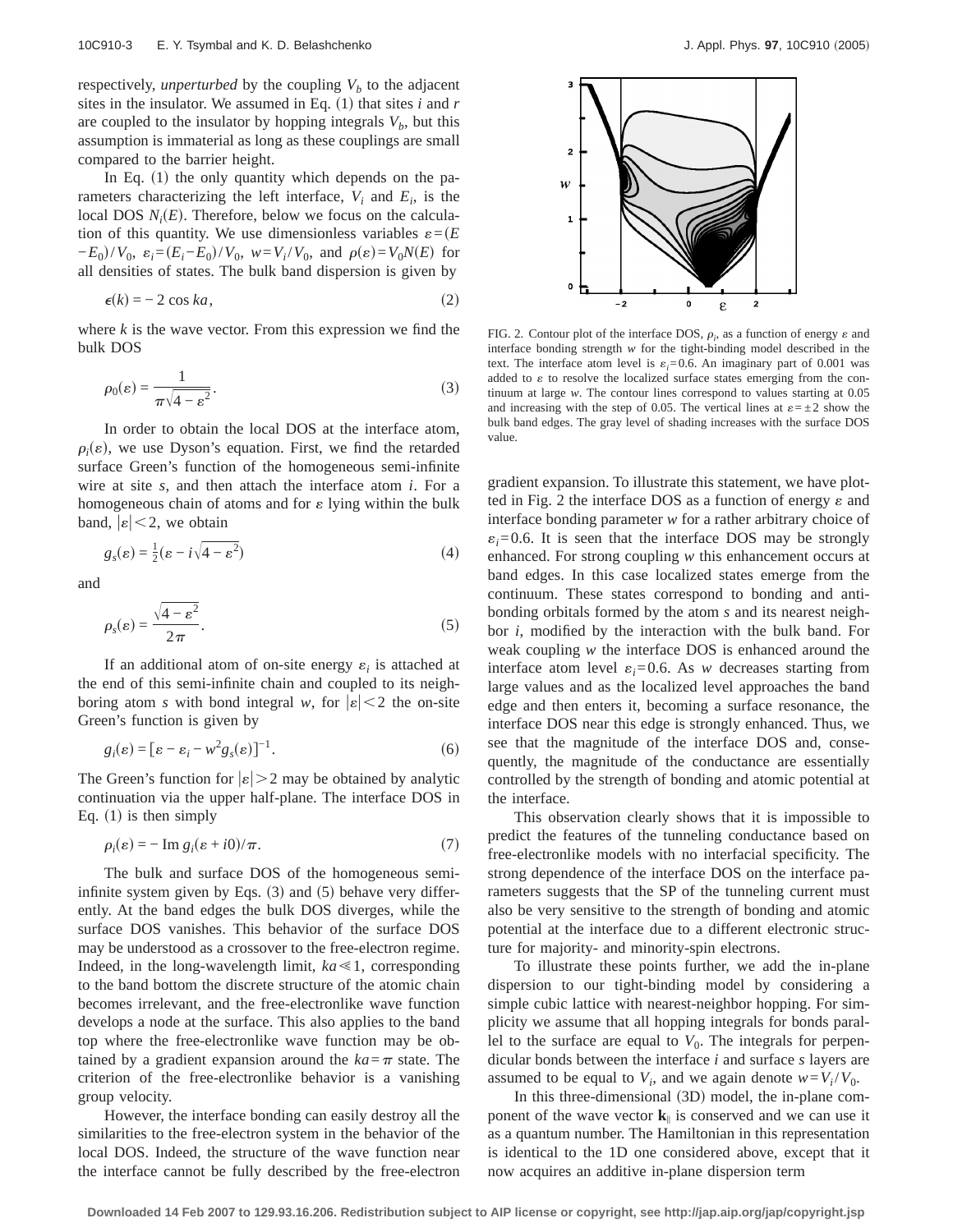

FIG. 3. Plots of the interface DOS  $\rho_i$  in a quarter of the surface Brillouin zone for the 3D model. The parameter  $w$  is equal to 1 in panel (a) and 1.5 in panel (b). The Fermi level is  $\varepsilon_F = 0$ . The top left corner of each panel shows  $\rho_i$  for  $\varepsilon_i = 0$ ; the bottom right corner, for  $\varepsilon_i = 0.6$ . The gray contrast increases with the interface DOS value. The white color corresponds to zero  $\rho_i$ ; the black color to  $0.5$  (a) and to  $0.3$  (b).

$$
\varepsilon_{\parallel} = -2(\cos k_x a + \cos k_y a), \tag{8}
$$

which does not depend on the layer number (here we choose the  $z$  axis normal to the surface). Therefore, all formulas obtained above hold true as long as we replace  $\varepsilon$  by  $\varepsilon_{\perp} = \varepsilon$  $-\varepsilon_{\parallel}$  (the same holds for Fig. 2).

Figure 3 shows plots of the surface DOS as a function of  $\mathbf{k}_{\parallel}$  with the Fermi level chosen at  $\varepsilon_F = 0$ , for different combinations of *w* and  $\varepsilon_i$ . Figure 3(a) shows  $\rho_i$  for  $w=1$ , and Fig. 3(b), for  $w=1.5$ . In each figure, the top left corner shows  $\rho_i$ for  $\varepsilon_i = 0$ , and the bottom right corner for  $\varepsilon_i = 0.6$ . It is clearly seen that the shape of the surface DOS is very different for the four cases. For  $w=1$ ,  $\varepsilon_i=0$  (no surface perturbations) the system behaves similar to the free-electron limit. However, in all other cases the spectral weight is strongly displaced toward one of the edges of the Fermi-surface projection (or both edges). For example, at  $w=1$ ,  $\varepsilon_i=0.6$  smaller values of  $k_x$  and  $k_y$  correspond to lower  $\varepsilon_{\parallel}$  and hence higher  $\varepsilon_{\perp}$  where, as seen in Fig. 2, the surface DOS has a maximum.

The above example shows that seemingly small variations in the atomic potentials and hopping integrals near the interface may have a very strong and unexpected effect on the shape of the interface DOS and, hence, on the conductance.<sup>22</sup> Since such variations are common in real materials, the behavior of the interface DOS for bands formed by localized 3*d* states in transition metals should be very sensitive to the interfacial structure and bonding. In particular, one should expect that at least *some* of the edges of the Fermi-surface projection will exhibit a strong surface DOS enhancement, contrary to the predictions of the free-electron model. Also, the interface bonding might lead to the formation of the interface states, affecting dramatically the SP of the tunneling current. As we will see in Secs. III and IV, these effects, indeed, occur in real MTJs which are more complicated compared to that described by the simple tightbinding model due to the presence of many hybridized bands with complex dispersion.

#### **III. TUNNELING FROM OXIDIZED CO SURFACE**

In Ref. 19 we calculated the transmission functions for clean and oxidized  $Co(111)/vacuum/Al$  MTJs using the



FIG. 4. Results of first-principles calculations for  $Co(111)/vacuum/Al$ MTJs. (a) Clean Co surface and (b) Co surface with an adsorbed O monolayer. Each figure shows the interface Brillouin zone split in four sections. The top left (right) section displays the majority-spin (minority-spin)  $k_{\parallel}$ -resolved DOS at the surface layer of Co in (a) and for the O layer in (b). The bottom left (right) section shows the majority-spin (minority-spin)  $k_{\parallel}$ -resolved conductance for the given MTJ. The gray level varies from white (zero value) to black (value shown next to each frame section). The units are Ry<sup>-1</sup>/atom for DOS and  $e^2/h$  for the conductances.

principal-layer Green's-function approach<sup>23,24</sup> and the newly introduced surface transmission functions (STFs) characterizing the penetration of the Bloch states into the barrier. This approach involves metal-induced DOS inside the barrier and thereby properly takes into account all selection rules appearing in the actual multiband system. The STF approach and its validity region are similar in spirit to Eq.  $(1)$ .

Figure 4 shows the results of calculations for MTJs with the clean  $(a)$  and oxidized  $(b)$  Co surface. The oxidation consists of depositing a monolayer of O atoms in the structurally relaxed threefold hollow-site positions above the subsurface Co layer. We observe the drastic effect of surface bonding on the surface DOS, the tunneling transmission and its spin polarization. For the clean surface, the tunneling conductance has a large negative SP of −60%. Note that two Fermi-surface edges in the minority channel are strongly emphasized in the DOS [the top right section in Fig.  $4(a)$ ]. One of them corresponding to smaller  $\kappa(\mathbf{k}_{\parallel})$  dominates in the conductance [the bottom right section in Fig. 4(a)]. This resembles the situation described in Sec. II and demonstrates the tight-bindinglike character of the minority-spin 3*d* band, as opposed to the free-electronlike majority-spin band. The oxidation results in the appearance of the strong covalent bonds between Co and O at the surface, and the antibonding states lying around the Fermi level. The intersection of this antibonding surface (resonant) band with the Fermi level is pronounced in the top right section of Fig.  $4(b)$ . It is only seen for minority-spin electrons because of a selection rule that prevents them from mixing with bulk states in this channel (for details, see Ref. 19). The minority-spin surface states lie rather far from the center of the surface Brillouin zone, and hence are suppressed by the vacuum decay, as seen in the bottom right section of Fig.  $4(b)$ . At the same time, the interface bonding removes the spectral weight from the center of the Brillouin zone. As a result, the tunneling conductance for the MTJ with the oxidized Co surface is fully dominated by the majority-spin channel, resulting in SP of almost  $+100\%$ .

## IV. TUNNELING IN Co/Al<sub>2</sub>O<sub>3</sub>/Co JUNCTIONS

Spin-dependent tunneling in  $Co/Al_2O_3/Co$  MTJs exhibits features similar to the Co/vacuum/Al system. $^{20}$  These fea-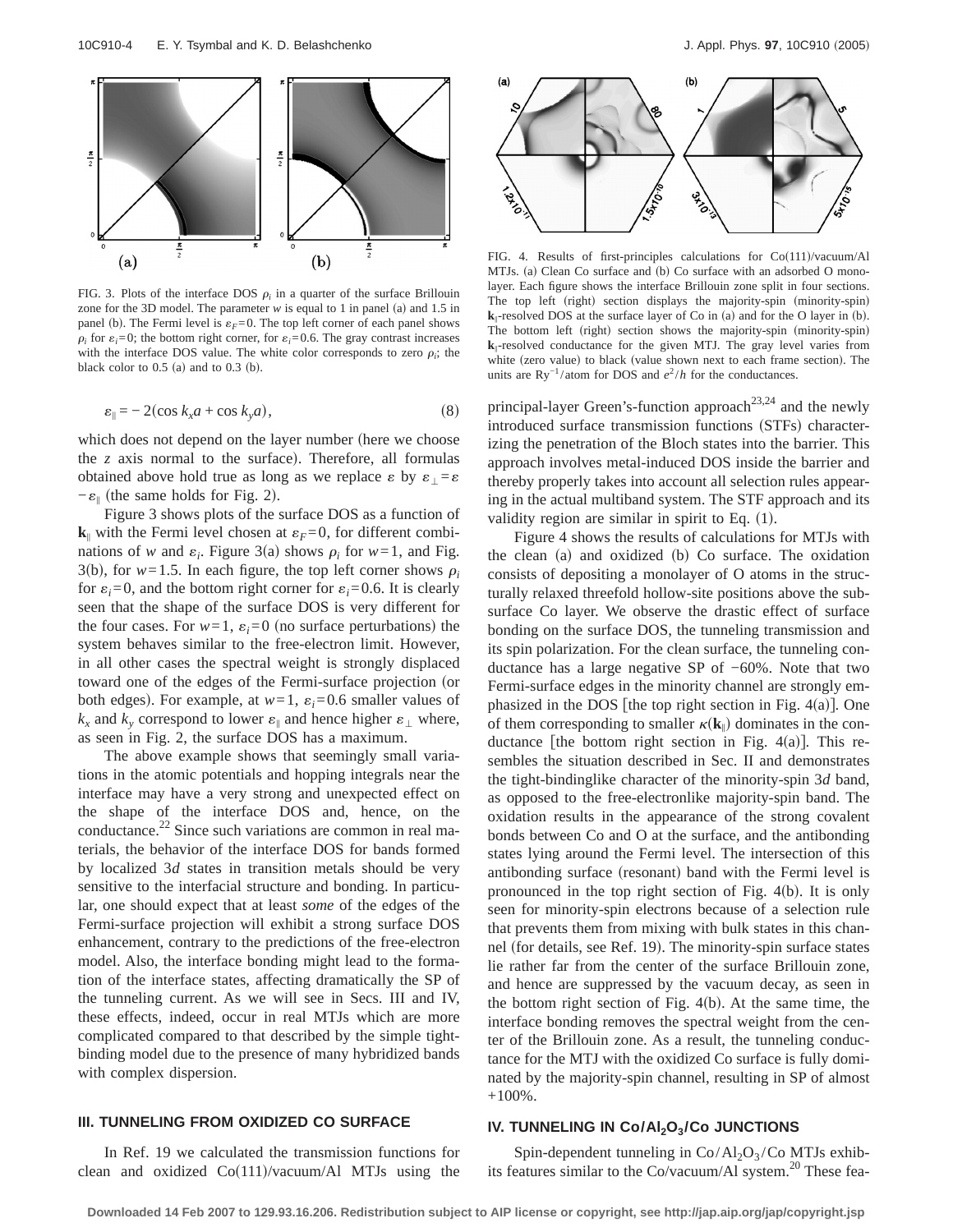

FIG. 5. Interfacial structure for model 1 (a and b) and model 2 (c and d) of the  $Co/Al_2O_3$  MTJ. Panels (a) and (c) show "front" views from a direction normal to the threefold axis; panels (b) and (d) show "top" views along the threefold axis. There are two types of Co and O atoms at the interface for model 2: three  $O(I)$  atoms, one  $O(II)$  atom, one  $Co(I)$  atom, and three  $Co(II)$ atoms per unit cell.

tures are revealed by first-principles calculations for the two fully relaxed structural models. The interfacial structure for these models is shown in Fig.  $5$ . Both models have  $(111)$ oriented fcc Co electrodes. Model 1 represents the O-terminated  $Co/Al_2O_3/Co$  structure studied previously.<sup>25</sup> Model 2 adds an additional O atom in the threefold hollow site (this O atom and the neighboring Co atoms are labeled "II" in Figs.  $5(c)$  and  $5(d)$ ; the other O and surface Co atoms are labeled "I"). O(II) atoms form strong bonds with  $Co(II)$ atoms similar to the oxidized Co surface. The structures of both models were relaxed using the pseudopotential planewave method $^{26}$  within the generalized gradient approximation.

It is seen in Fig.  $5(c)$  that the structural sites occupied by  $O(I)$  and  $O(II)$  atoms are very dissimilar.  $O(II)$  atoms lie much closer to the Co surface compared to  $O(I)$  atoms; in fact, within a few hundredths of an angstrom these sites are identical to the O adsorption sites for monolayer coverage.<sup>19</sup> Thus,  $O(II)$  atoms are much stronger coupled with Co than with  $O(I)$  and Al atoms. Qualitatively,  $O(II)$  atoms may be regarded as "Co adsorbates," while  $O(I)$  atoms, as "Al<sub>2</sub>O<sub>3</sub> terminating." This distinction is evident in the local DOS for the interfacial atoms shown in Fig. 6. The bonding states



FIG. 6. Local densities of states for interfacial atoms in model 2 for majority (top panels) and minority (bottom panels) spins. In each figure, top half shows the majority-spin DOS, and bottom half, the minority-spin DOS per atom. The vertical line denotes the position of the Fermi level.



FIG. 7. Same as in Fig. 4, but for  $Co/Al_2O_3/Co$  MTJs. (a) model 1 and (b) model 2. The DOS in top sections is shown for the interface layer of Co in (a) and for the  $O(II)$  atom in (b).

formed by  $Co(II)$  and  $O(II)$  atoms are located just below the bulk Co 3*d* band; the exchange-split antibonding states are just above the Fermi level. The local DOS for  $Co(I)$  atoms is quite similar to bulk Co, while the local DOS for  $O(I)$  atoms shows a small but notable "echo" of the  $Co(II)-O(II)$  antibonding states.

 $O(II)$  atoms in model 2 provide additional current pathways compared to model 1. As follows from Fig. 6, these pathways should have a strong positive SP because of the large spin asymmetry in the local  $O(II)$  DOS at the Fermi level. This is confirmed by the calculations of the local **k**i-resolved DOS and tunneling conductance which are shown in Figs.  $7(a)$  and  $7(b)$ . The presence of the type-II O atoms reverses sign of the SP making it +32% in model 2 compared to −70% in model 1. As seen in the figure, the main effect consists in the significant (20-fold) enhancement of the majority-spin conductance (compared to the twofold increase in the minority-spin conductance). This is the consequence of the majority-spin antibonding  $Co(II)-O(II)$ states, which dominate in the **k**i-resolved DOS and conductance [left sections in Fig.  $7(b)$ ]. The corresponding minority-spin states lie more than 1 eV above the Fermi level due to exchange splitting, and hence do not contribute to the conductance.

## **V. CONCLUSIONS**

This paper emphasizes the crucial effect of interface bonding on spin-dependent tunneling in magnetic tunnel junctions. Consideration of a simple single-band model shows that the free-electronlike description of the tunneling conductance breaks down if the conducting bands have a tight-binding character. A modest modification of the tightbinding parameters at the interface can strongly affect the surface DOS, and hence the conductance.

First-principle calculations provide realistic examples for  $Co/vacuum/Al$  and  $Co/Al_2O_3/Co$  tunnel junctions, where multiband effects are important. For the vacuum barrier it is shown that depositing a monolayer of oxygen on the  $Co(111)$  surface reverses the spin polarization from  $-60\%$  to almost +100% due to the formation of surface bands that mix well with majority-spin Bloch states but create an additional tunneling barrier for minority-spin Bloch states. For the  $Al_2O_3$  barrier, we demonstrate that a somewhat similar effect is produced by interfacial adsorption of oxygen at the

**Downloaded 14 Feb 2007 to 129.93.16.206. Redistribution subject to AIP license or copyright, see http://jap.aip.org/jap/copyright.jsp**